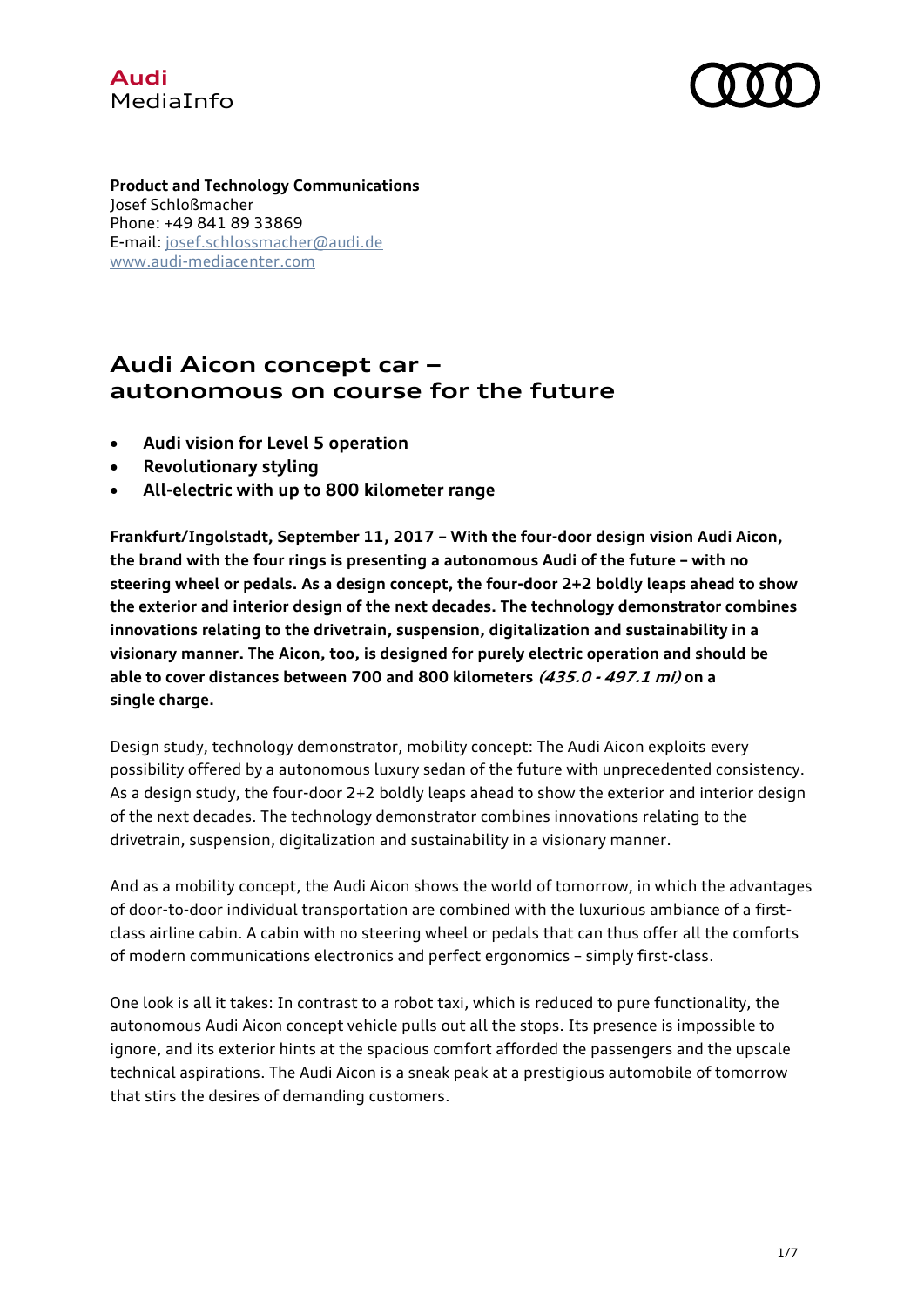



#### **Pure presence – the exterior**

The Audi Aicon looks spectacular from any angle. Its sheer size – an exterior length of 5.444 millimeters  $(17.9 \text{ ft})$ , a width of 2.100 millimeters  $(6.9 \text{ ft})$  and a height of 1,506 millimeters  $(4.9 \text{ ft})$  – places it in the automotive top tier, the D segment. The wheelbase measures 3.470 millimeters (11.4 ft). That's 240 millimeters (9.4 in) more than with the long version of the new Audi A8.

The central element of the exterior is the cabin. Large glass surfaces at the front and rear as well as the significantly convex side windows create a bright expanse of space for the travelers. A distinct edge runs as a hard line along the side window surfaces of the Aicon back to the D-pillar – a first in automotive design. This line emphasizes the car's length and effectively reduces the apparent volume of the cabin relative to the overall body. The darkened side sills rise subtly toward the rear, making it seem like the car is ducking.

The strongly flared wheel wells emphasize Audi's quattro DNA while simultaneously building a bridge to the latest production creations from the Audi designers. Giant 26-inch wheels are placed as far outward as possible. They underscore the car's impressive presence.

The designers reduced the front and rear ends to a minimum of lines and focused on large, uninterrupted surfaces. As with the Audi e-tron Sportback concept, the Aicon front features the inverted hexagonal Singleframe, a typical feature of the upcoming generation of electric cars from Audi. The sharply inclined silhouette of the entire front end evokes a sense of forging ahead – this, too, is a typical sports car body line.

## **Emotion and information – the LED lighting technology**

Conventional headlights and lighting units are absent from both the front and rear of this car. Instead there are fully digital display surfaces comprising hundreds of triangular pixel segments. They are three-dimensional recreations of the Audi AI symbol.

Grouped around the Singleframe are large light fields, in which – as at the rear – more than 600 3D pixels are arranged in space. The large surfaces and high pixel count enable versatile graphics, animations and information visualizations in any color. The Audi Aicon is thus no longer bound to a daytime running lights look, but rather can adapt to the driving situation and even its passengers. The customization is boundless.

Horizontally cut lighting segments to the left and right of the Singleframe look like eyes and can be expanded to resemble wide pupils or squinted for an aggressive look. If the car detects passers-by or other road users, it literally makes eye contact with them and follows them with its "eyes."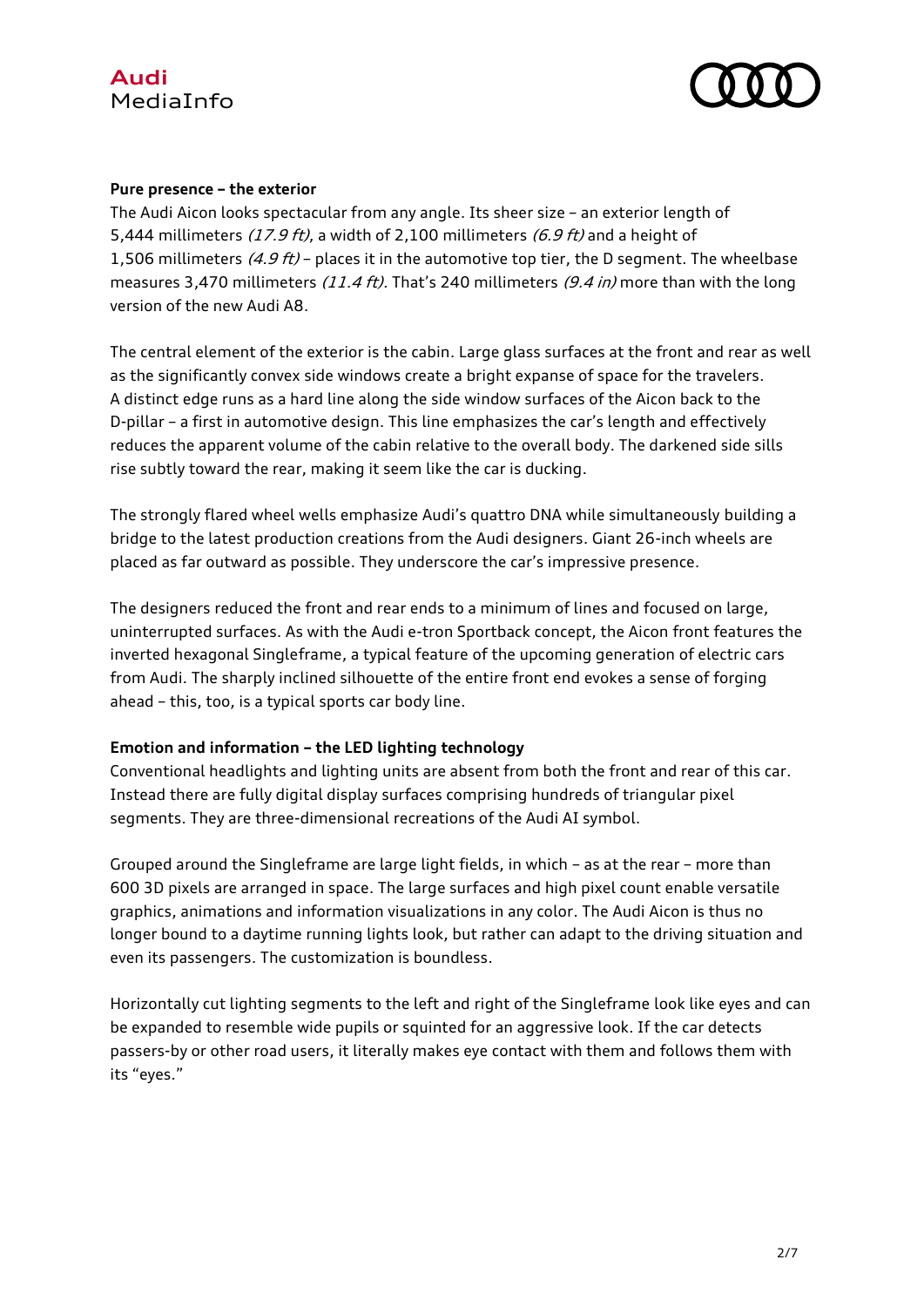



The Audi Aicon supports its surroundings intelligently and uses animations on its display surfaces to warn pedestrians or cyclists of dangerous situations. Driving modes such as platooning, urban driving or driving at a walking pace can be visualized. Horizontal stripes of light move from the bottom up when the car accelerates and in the opposite direction during braking. Their speed increases or decreases in sync with that of the car.

Future cars will expand their sphere of communication to the surroundings. The Audi Aicon uses projector modules to illuminate the road and surroundings in high resolution and project signals onto the ground. This enables it to communicate warnings and vehicle information to passers-by with no direct line of sight to the car.

One thing that an autonomously driving vehicle of the future definitely won't need anymore are long-range headlights. The Audi Aicon's laser and radar sensor system also "sees" enough even in the dark, can reliably find the way and detects possible obstacles in good time. All this time the passengers can use the services provided by myAudi or even close their eyes for a while. When passengers exit the Audi Aicon in the dark, a "light companion" is activated: A mini-drone with a flashlight safely illuminates the user's walking path.

#### **Space, form, function – the interior**

The Audi Aicon features opposed doors that open to the front and rear. There is no B-pillar. The entire breadth of the interior is thus exposed to the passengers as they get in the car. In the interior, the lines of the decorative surfaces and functional elements are markedly horizontal. Becoming lighter from bottom to top, the interior reinforces the impression of unique spaciousness, and the lack of a steering wheel and a classic dashboard creates a sense of openness and expanse.

This is underscored by the large glass surfaces, the transparent roof and the low waist line. Not to mention the special geometry of the side windows. Their top half angles distinctly outward, so that the maximum width is at eye height.

The interior appears to be particularly wide when the two individual front seats are slid all the way back. The Audi Aicon is a 2+2-seater. An upholstered, two-seat bench is integrated into the rear panel. The two front seats are designed for maximum comfort and optimal spaciousness. Passengers can slide them up to 500 millimeters (19.7 in) back and forth between the forward and rear positions. The seats don't slide on rails, but rather on a platform covered in high-pile carpet that can be moved longitudinally, and on which the passengers' feet also rest. The platform height is variable, so that it can also be used as an ottoman for your legs. The pitch of the seat cushions and backrests can be steplessly adjusted for a comfortable working or resting position.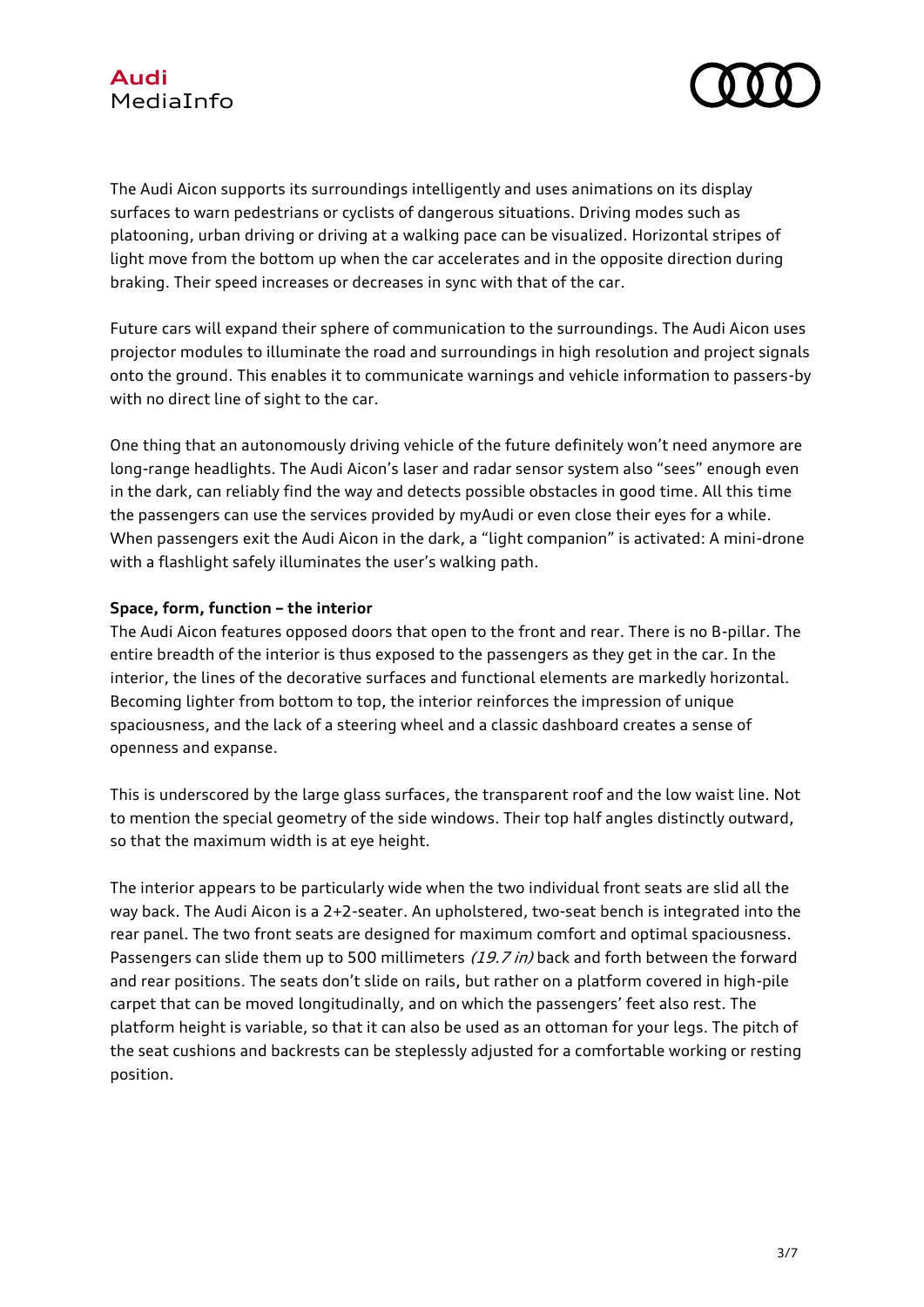

The individual seats can also be swiveled by up to 15 degrees. Turning the seats outward makes it even easier for the passengers to get in. Turning them inward makes it easier for the passengers to talk and interact. If the passengers turn around, the head restraints fold back like a collar and become an arm rest.

The architecture of the seats is the automotive reinterpretation of a classic piece of furniture, the lounge chair. The seat cushion and backrest are visually separated from one another. Two outer shells support the light-colored, pillow-like upholstery elements with a square-quilted surface. The side bolsters of the backrest are subtly angled to provide sufficient support in curves.

There is also plenty of space in the Audi Aicon long-distance vehicle for luggage, of course. Thanks to the space-saving design of the electric drive, there is a storage compartment at both the front and the rear of the vehicle with a combined capacity of roughly 660 liters (23.3 cu ft). The Aicon also offers numerous storage options in the passenger compartment.

## **Accommodating – operation and communication**

The oft-cited paradigm change in the automotive world – it shows in the Audi Aicon. One glance is all it takes to realize that all of the controls and displays are missing. Steering wheel, pedals, groups of buttons and instruments – nothing. Instead just wide, uninterrupted surfaces. The passengers are enveloped by the gently curved armrest along the doors, which rises slightly from back to front. Instead of a dashboard in front of them, there is a generous shelf and the central display below the windshield.

The interior quickly comes to life once passengers enter. Illuminated lines of LEDs set colorful accents in the area of the doors. The front display lights up with a welcome message. PIA, the empathetic electronic vehicle assistant, recognizes the passenger by his phone and activates all of his personal settings. There are custom settings for the air conditioning and seating position, interior light color and the layout of the infotainment system. The navigation system awaits entry of a destination, and all accessible channels of communication are ready for use, connected via the fastest available standard.

New are the variably positionable control interfaces in the encircling door rail. Depending on the position of the seats, which can be shifted by up to 50 centimeters (19.7 in), ergonomically perfectly positioned touch and display elements are available in the digitized wrap-around. Your hand instinctively finds its way to the touch-sensitive control panels. Passengers can set the most important settings by tapping with their fingers without having to sit up in their seats or leaning forward. Operation is also interactive. The PIA system is often one step ahead of the passenger and offers services before they actively chose them.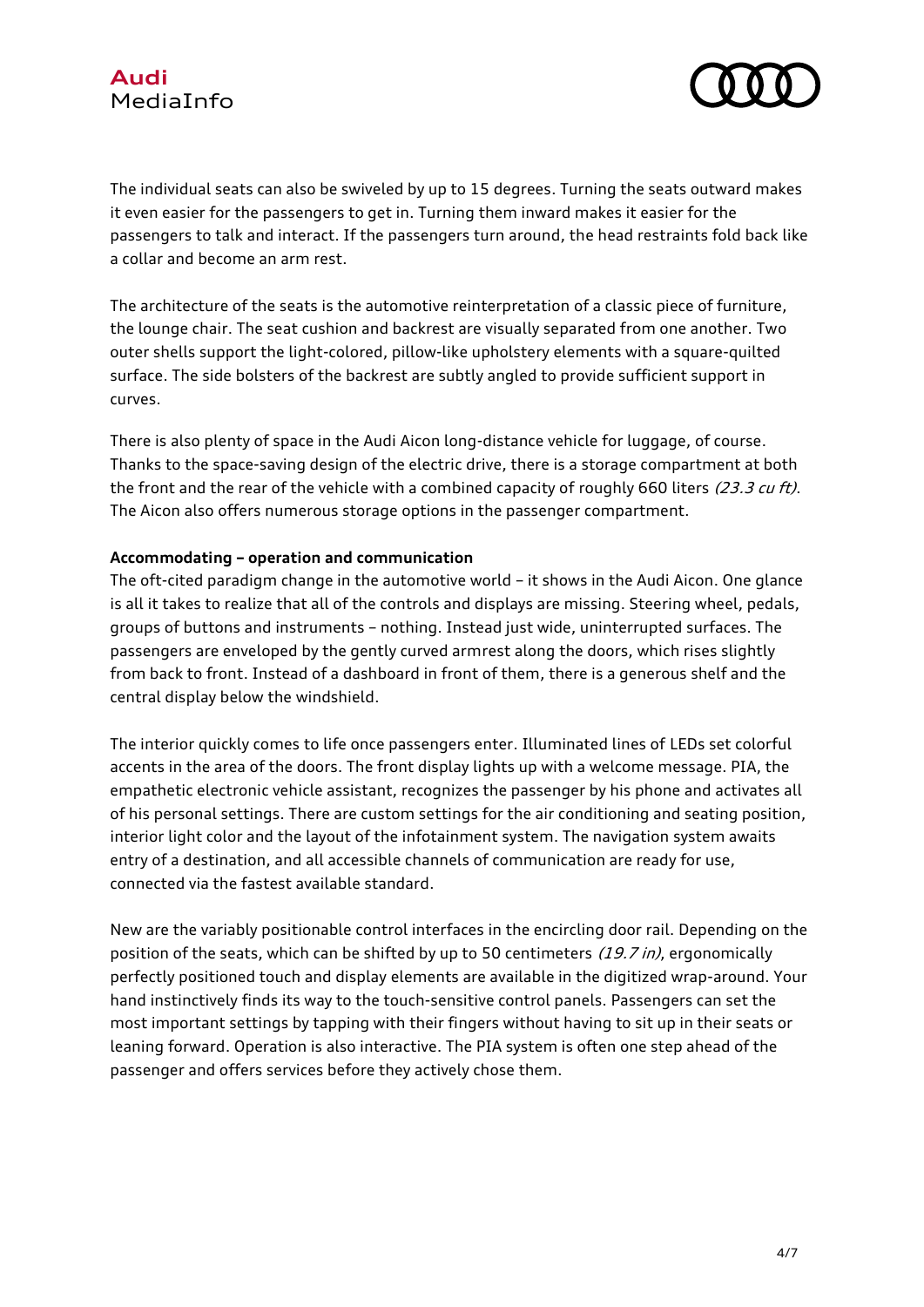

There are multiple input modes available for engaging with the car. Besides the haptic-manual layer, there are also voice control and eye tracking, in which sensors in the front end of the interior track where the passenger is looking. The passenger locks his onto a control element in the area of the front main display to select it and performs fine adjustments using his hand or voice.

The full range of services offered by modern communications electronics are available at all times in the Audi Aicon. Travelers can relax and watch a film or surf the web. Video conferences are another option, as is interaction on social media. Depending on the seating position, the passengers can use the large front display as the output surface or a virtual head-up image displayed above it in the windshield.

The glass roof panels can block out the sunlight, if desired. Their transparency level changes upon application of an electric voltage. Integrated OLED lighting elements allow for precise mood lighting or the even illumination of the interior when getting in or out of the car, for instance.

The Audi Aicon opens up a new world of mobility to its passengers. Freed from the tasks of driving, they can choose how to spend their time in the car. Working, communicating or simply just relaxing and even napping: Anything is possible while the car autonomously and safely finds its way.

## **Optimized for the long haul – drivetrain and suspension**

The very shape of the Audi Aicon reveals that it is a car from another world, an automobile of the future. The technology used in the concept vehicle has also been systematically designed for this world. It presumes a transportation infrastructure in which autonomously driving automobiles are a given on every street. Road users are connected to one another and their surroundings.

This also means that traffic will be less hectic and flow more smoothly in the future than is imaginable today. Even at moderate speed limits, long distances can be covered at a high constant speed of around 130 km/j (80.8 mph). Passengers experience the journey as comfortable cruising without constant braking and accelerating.

Accidents will also be a thing of the past thanks to the highly advanced sensor systems and networking. Passengers in an automobile like the Audi Aicon will therefore no longer need classic restraint systems. They will also experience a physical sense of freedom during their journey that in 2017 still appears visionary.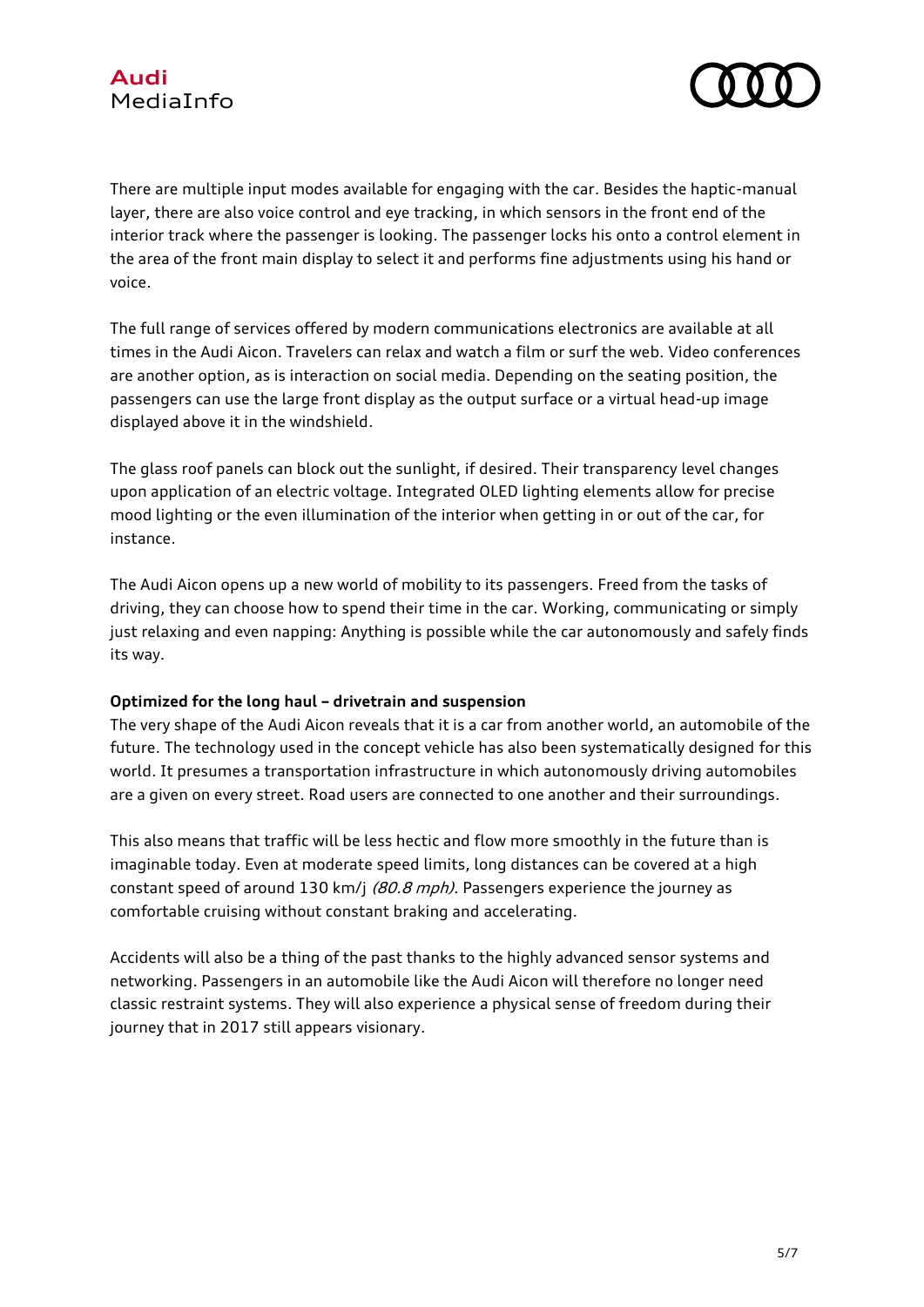

The drive and the total vehicle have also been optimally adapted to this new world of mobility. A highly efficient electric drive provides for the dynamics of the Audi Aicon. A total of four electric motors are located in the area of the front and rear axles. The energy storage units are integrated into the area below the floor. These are solid body batteries with considerably more energy capacity than lithium-ion batteries.

The four electric motors produce a total of 260 kW and 550 Newtonmeters (405.7 lb-ft). Each drives one wheel, enabling electronically controlled, variable quattro all-wheel drive. Maximum acceleration played a less important role in the specification than maximum efficiency and thus also range. This operating strategy is also pursued by the powertrain and electric brake units, which use recuperation to recover energy. Targeted lightweight construction of the multimaterial body and optimized aerodynamics also help the Audi Aicon to achieve ranges between 700 and 800 kilometers  $(435.0 - 497.1 \text{ mi})$  on a single charge.

Even charging has been reduced to a minimum. Thanks to a high-voltage system with 800 volts, the Aicon's battery unit can be charged to 80 percent of capacity in less than 30 minutes. The car is also equipped with a unit of inductive, i.e. wireless, charging. The Aicon manages both without a driver. In an AI Zone, it can pull up to a charging station on its own and charge its battery without any human assistance.

As a true quattro, the Audi Aicon offers ample performance and even autonomously always reaches its destination safely regardless of the weather or road surface. The suspension is designed for maximum comfort. Pneumatic spring and damper units smooth out any road surface irregularities. And electric actuators at all four wheels actively counteract any body lean, whether when cornering, accelerating or braking. As a fully active suspension system, it also optimizes the qualities of the adaptive air suspension. The Audi Aicon literally glides over even large potholes.

The Aicon brakes primarily by way of recuperation and in so doing recharges the batteries. The development engineers have relocated the disk brakes from the wheels to a position close to the drivetrain. This improves the aerodynamics at the wheels as there is no longer any need for air cooling at the wheels, which is always associated with turbulence. Another secondary effect is the reduction of the unsprung masses, which the Aicon's passengers perceive as a particularly sensitive damping response to road surface irregularities.